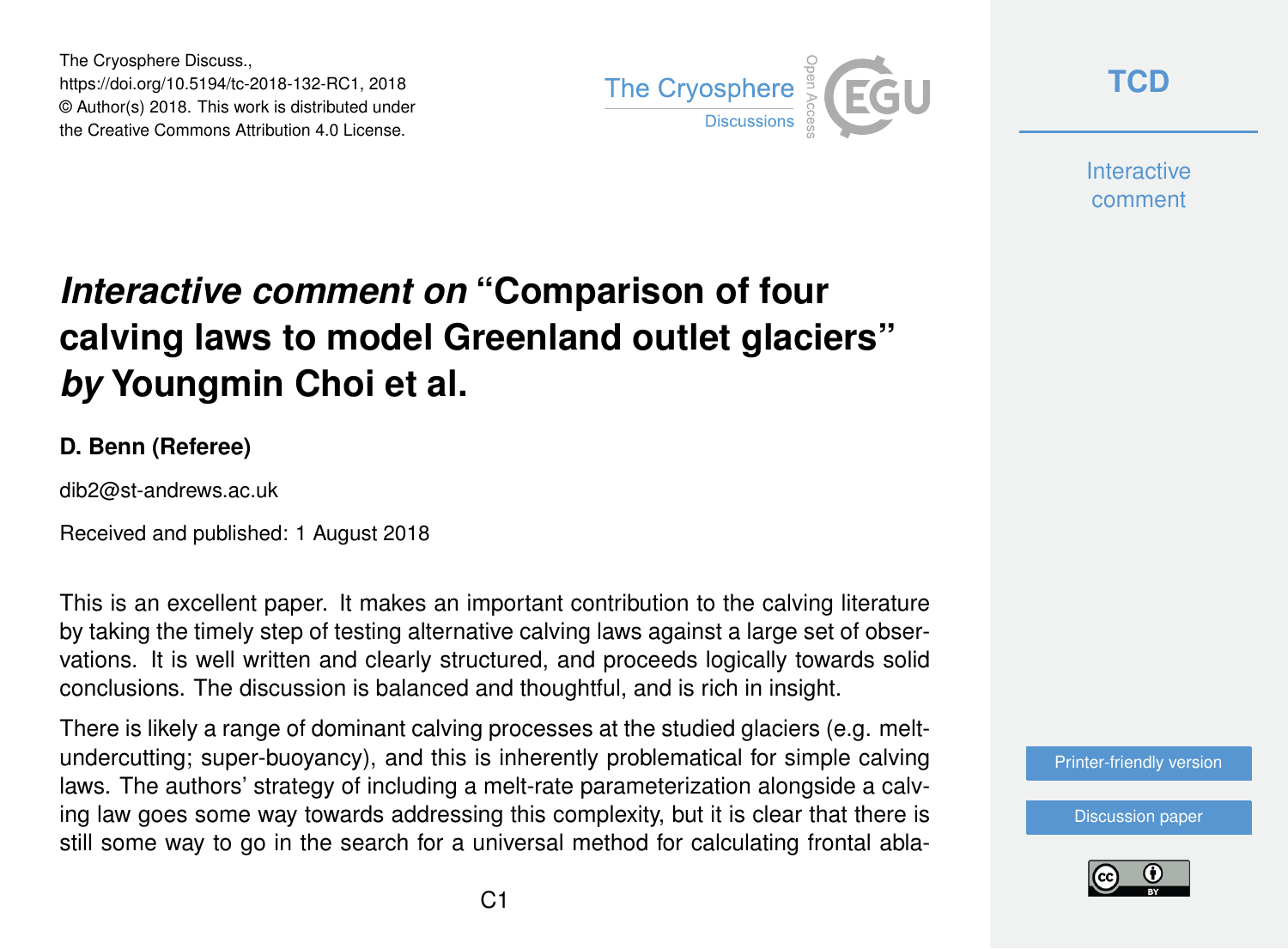tion. The authors of course acknowledge this, and raise many important issues in the **Discussion** 

The impact and usefulness of the paper could be improved further if it were expanded slightly to clarify some fundamental issues associated with implementing and testing the calving laws. Two issues in particular would benefit from more detailed treatment: 1) the rationale behind model tuning; and 2) the methods employed to identify the 'best fit' between observations and the tuned models.

All of the laws - as implemented here - rely on tuning. As the authors explain, this places limits on their practical usefulness when applied to uncalibrated glaciers, or when projected into the future. The authors should also note that this is particularly problematic where the parameters span a wide range (orders of magnitude for HAB and EC compared with a factor of 2-3 for CD and VM [with one outlier in the latter]). A more fundamental point that should be made is that the ability of a tuned model to replicate observations does not prove that it 'works' in a meaningful way. The success of a calving law tuned on a glacier-by-glacier basis may simply be a test of its flexibility, as opposed to its actual predictive/diagnostic power.

The authors make some very interesting points regarding the tuning of HAB. The rationale behind HAB (as originally developed for Columbia Glacier) is that the glacier will calve as it approaches buoyancy. As noted by the authors, this does not allow floating tongues; however, the opposite is also true: HAB predicts that a glacier will not calve if HAB>Ho. But of course, many well-grounded glaciers do calve, for various reasons, meaning that HAB is problematical in both directions. A wide range of grounding conditions in the study glaciers - and associated calving processes - probably accounts for the very wide range of q in this study. This has major implications for modelling future conditions, if buoyancy conditions and dominant calving processes change through time.

The authors rightly flag up the problems with using crevasse water depth as a tuning

**Interactive** comment

[Printer-friendly version](https://www.the-cryosphere-discuss.net/tc-2018-132/tc-2018-132-RC1-print.pdf)

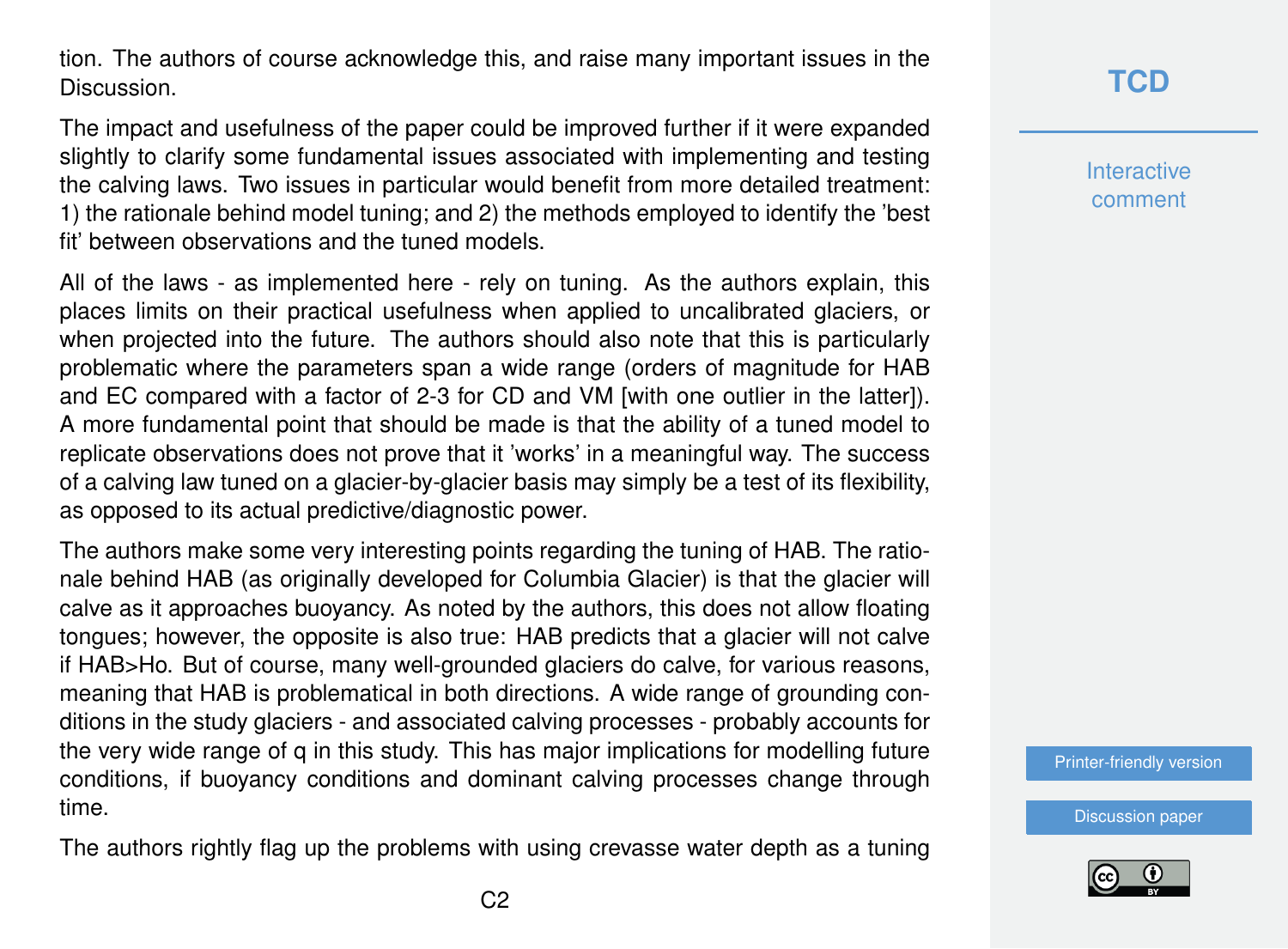parameter in the CD models. I am now of the opinion that water depth is neither useful nor appropriate as a tuning parameter in most cases (see Benn et al., 2017, p. 701). (Ice shelf hydrofracture may be a significant exception.) I agree with the authors that results obtained by water-depth tuning of CD should be treated with caution (for example, I think that the studies of KNS by Lea et al. are deeply flawed for this reason).

However, it should be noted that water depth is not included in the CD model as implemented by Todd et al. (2018). In that study, the CD model was able to reproduce seasonal calving variability at Store Glacier without any tuning - in stark contrast to the performance of CD in the present paper. A major difference between Todd et al. (2018) and the present study is the model physics (3D full stress vs. 2D plan-view). Therefore, the authors could be more explicit that the CD model may not be the best choice for 2D plan-view models because they do not accurately capture the required stresses.

To aid comparison between the present study and Todd et al. (2018), I would like the authors to show results of CD with  $dw = 0$  alongside the tuned results. A model that does not require any tuning has obvious advantages, so it would be particularly interesting to see how it performs in this case.

The performance of VM is impressive, and it is worthwhile delving deeper into possible reasons for this. The results show that, on a glacier-by-glacier basis, there tends to be a consistent relationship between calving rate and v(sigma vm/sigma max) (Eq. 3). Perhaps the strength of these relationships partially reflects including the velocity vector in the calving rate. At the least, the strong correlation between calving rate & velocity means that VM is inherently primed to produce more reasonable calving rates. The extent to which this questions the model's predictive capacity/skill is difficult to address, but this is clearly an issue that requires further investigation in future. This point should be added to the Discussion (p. 14, around line 5).

Optimization of the model parameters was done by manually finding the values that "qualitatively best capture the observed variations". The authors should provide more

**Interactive** comment

[Printer-friendly version](https://www.the-cryosphere-discuss.net/tc-2018-132/tc-2018-132-RC1-print.pdf)